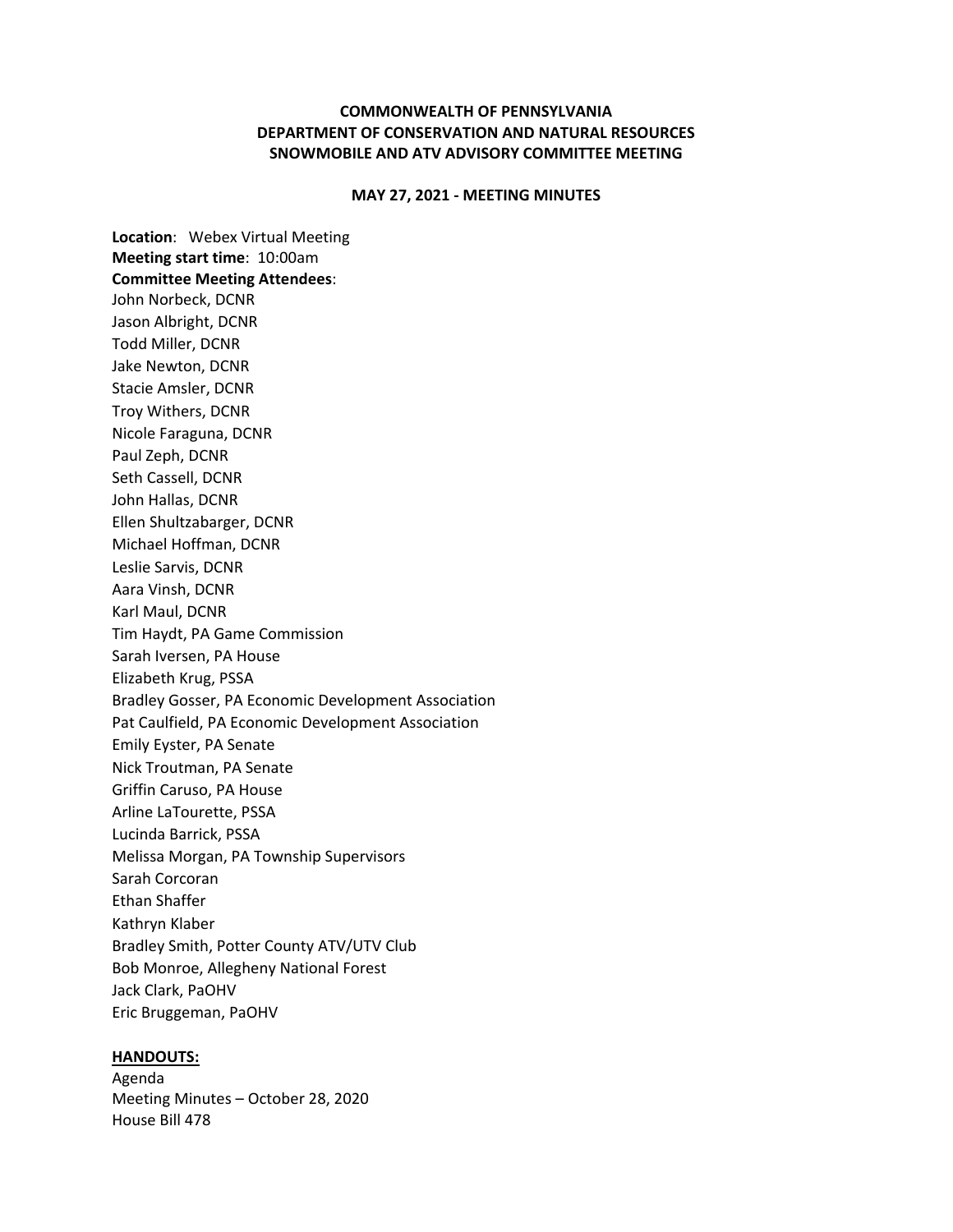## **HANDOUTS continued:**

PA Recreation Trail Grants Awarded – Round 26 and 26.5 ATV and Snowmobile Grants Awarded – Round 26 and 26.5 Registered Vehicles by County, May 3, 2021 SAAC Fiscal Report

#### **MEETING SUMMARY**

- 1. Jake Newton welcomed the Snowmobile and ATV Advisory Committee (SAAC) meeting attendees and noted the meeting would be recorded.
- 2. Jack Clark initiated introductions for all of the virtual attendees.
- 3. Jack Clark requested the October 2020 Meeting Minutes be approved. One revision was requested to the minutes prior to approval.
- 4. John Norbeck indicated that good snow cover last winter resulted in record breaking attendance for snowmobiling. The Bureau of Forestry (BOF) was able to redirect funds into grooming snowmobile trails. John Norbeck noted Nicole Faraguna will summarize the updated ATV policy change. Additional discussions would include the land acquisition change, fiscal code updates, and Alex MacDonald would summarize the grant opportunities.
- 5. Eric Nelson HB 478: Legislative Report, this bill is proposed to open state lands to Off-Highway Motorcycles (OHMs). DCNR has concerns over trail degradation. John Norbeck indicated the wording in the last bill was vague and he had concerns about the broadness, which leaves a lot open for interpretation for where OHMs could ride. DCNR is not in favor of this bill. John Norbeck added that the pilot program for DCNR to pull together gave a full flavor of what it takes to have viable recreational opportunity.
- 6. Jack Clark HB 478, Section 77A1 really is open to interpretation. Jack noted the Allegheny National Forest recognizes OHMs and allows the legal use on their property, which also happens to be funded through DCNR administered funds.
- 7. Eric Bruggeman questioned the source for where Eric Nelson referenced degradation of trails are being caused by OHMs. John Norbeck indicated there is evidence on skid trails, logging trails and logging roads on DCNR owned property.
- 8. Jack Clark stated that SAAC previously worked with Larson Design Group to update and revise the PA Motorized Trail Design manual, nearly 20 years ago. Jack requested the manual be updated again. John Norbeck indicated since electric ATVs, snowmobiles and e‐bikes have come online, there is a future need to update PA Motorized Trail manual.
- 9. Snowmobile/ATV Accident Report and Youth Safety Statistics:
	- a. 8 new instructors were certified at Bald Eagle State Forest Training
	- b. 74 active Youth ATV and 83 active Youth Snowmobile exist presently
	- c. In 2020, ATV Safety Classes totaled 491 students
	- d. In 2021, ATV Safety Classes to 139 students
	- e. In 2020, Snowmobile Safety 16 students trained (all on‐line, Kalcomy)
	- f. In 2021, Snowmobile Safety 0 students
	- g. 2020 ATV Accidents 145 accidents, 123 known injuries, including 34 fatalities
	- h. 2021 ATV Accidents 43 accidents, with 24 known injuries and 15 fatalities
	- i. 2020 Snowmobile Accidents 5 accidents, with 3 injuries and 1 fatality
	- j. 2021 Snowmobile Accidents ‐ 6 accidents, with 5 injuries and 0 fatalities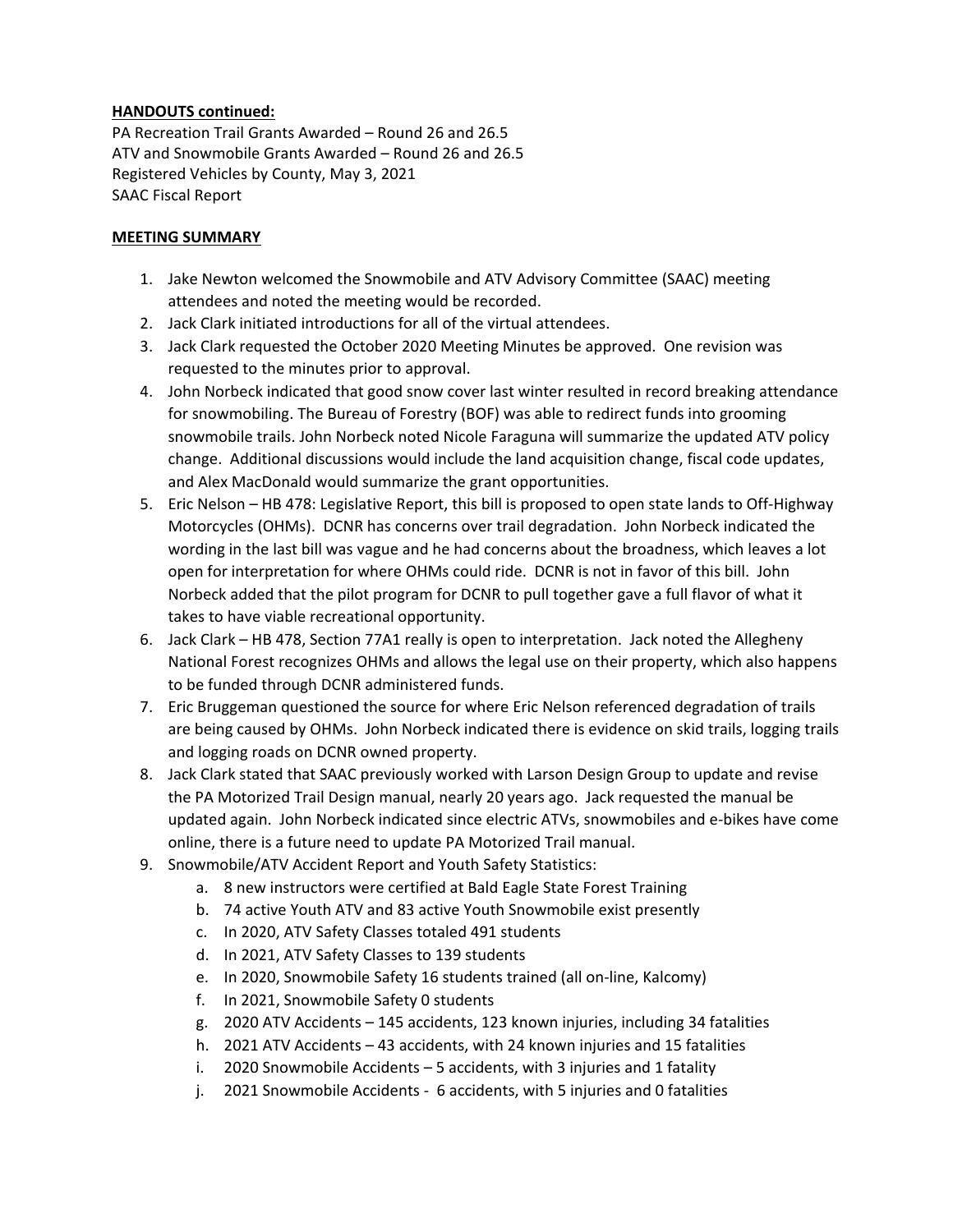- 10. Jack Clark A problem exists where trainers can't get certification cards to individuals who possess the instructor's certification. Troy Withers said COVID is the problem and DCNR needs to have someone in the Central Office. Jack Clark noted the ATV Safety Institute (ASI) training has been working and very helpful. Troy Withers indicated some instructors have produced their own certificate, which is not preferred.
- 11. Jack Clark confirmed there is funding available for safety training, not specific to youth, and any adults that want the hands‐on training should be able to receive it.
- 12. Arline LaTourette agreed with Jack's opinion, very supportive. PSSA prefers in‐person training. Adults like broad training. Troy Withers understands the request, but DCNR can't provide adults with own certification.
- 13. Troy Withers provided a summary of registered vehicles by county, including: 193,159 active ATVs, 121,519 limited ATVs. There are 28,812 snowmobiles active and , 4,094 limited snowmobiles.
- 14. Troy Withers noted the snowmobile hotline for trail openings has been discontinued and was recessive. Most trail users have preferred to call and speak with Districts directly where bi‐ weekly updates are required.
- 15. Troy Withers noted PA LAW for snowmobiles and ATV has been updated to include helmets be DOT approved.
- 16. Troy Withers summarized some updates that will occur as part of the DCNR/ATV Pilot Mandate. DCNR is reviewing the OHV trail manual for dust control, sign plan operation and guidance, aggregate and materials to be provided to municipalities and placement of signs for joint use roads. DCNR is working to develop public notice for informational signage.
- 17. Troy Withers DCNR is working through the business implementation, sticker and database for registration. DCNR was also reviewing insurance, titling, form of payment, and utilization of a credit card system. Additional information will need provided to the Rangers for enforcement.
- 18. Jason Albright summarized the locations of the 2021 Draft ATV Pilot project and referenced a draft map of Potter County. DCNR had shared the maps with Townships on 5/27/21. The proposed 2021 Draft ATV Pilot project contains about 50‐miles of trail/road connections, including PennDOT Roads and municipal roads. Jason focused on areas of State Forest Roads and noted the goal for future pilot projects would be to connect toward Haneyville, which will consist of some trail armoring.
- 19. Jason Albright confirmed PennDOT is reviewing 11.75 miles of PennDOT state routes that are under consideration. PennDOT is doing their own review of these specific state route segments.
- 20. Jason Albright summarized the pilot program, once fully implemented would total 195 miles of Township Roads that would be available. The sum of Trail, Township, PennDOT, and State Forest roads would consist of 264 miles in 2022, once implemented.
- 21. As part of the ATV Pilot project, fiscal code language was referenced to review the fee structure, and assumes a \$40 resident and \$60 non-resident fee structure for an annual pass. John Norbeck clarified the fee structures will be needed for future trail building and support for the local communities use of the roads.
- 22. Liz Krug raised a concern about the safety classes and would like more safety information. Concern about effects of snowmobile trails that will be used as part of the ATV connection.
- 23. Renovo Connector Trail Troy, proposed to be constructed late 2022. Concern over slopes of stabilization, of 10‐15%. The development process has looked at switchbacks and the need for open arch, natural bottom structures. Not anticipating starting construction until summer of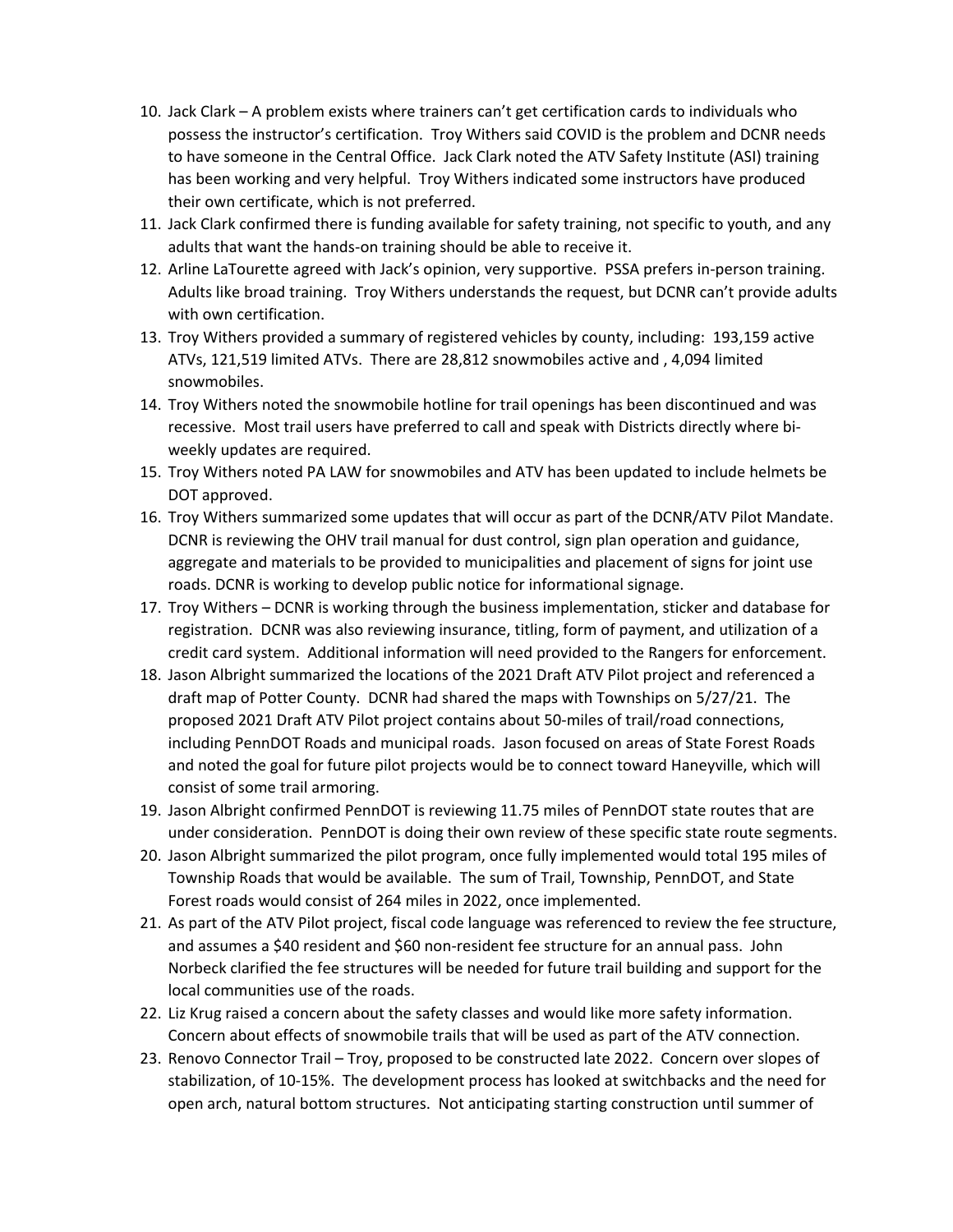2022. Complete Phase I by late summer of 2023. Need PennDOT approval or this connection may not be readily feasible.

- 24. The Montana plate registration issue was discussed and Todd Miller indicated this is a case that could have large implications. This appears to violate Chapter 75 of the vehicle code. It was noted a person transferred an ATV to an LLC as a Quadracycle which can be street legal in Montana. Todd noted a registered Quadracycle vehicle in Montana is not legal in Pennsylvania.
- 25. Seth Cassell of DCNR highlighted the Motorized Recreation Acquisition future Forest Planning and Information division goals. DCNR has a new policy and strategy on acquiring lands to enhance motorized recreation. Currently, DCNR is making good progress in Schuyllkill and Luzerne Counties to acquire 5,600 acres. This is a new concept for DCNR in that they would manage the property, but purpose would be for motorized recreation. DCNR is looking at a master motorized recreation plan. This has good environmental benefits, as it works to restore abandoned mine lands, clean‐up mine drainage sites, maintain hemlock growth stands and maintain, abandoned mine tunnels for bat hibernacula.
- 26. John Norbeck noted this facility will be dual‐use funding and will include opportunities for full size vehicles, OHVs OHMs, and snowmobiles.
- 27. DCNR summarized the Fiscal Report on Motorized Accounts (handout), restricted ATV and restricted snowmobile funds, plus liquid fuels, including \$1,000,000 per year.

# **ATV Budget Amounts for 2020/2021**

- a. Bureau of Recreation and Conservation Grants = 1,296,000
- b. Bureau of Forestry Personnel = \$388,500
- c. Bureau of Forestry Operations = \$591,500
- d. Bureau of Administration Services Operations = \$543,000
- e. Bureau of Administration Services PennDOT Operations = \$871,000
- f. Bureau of Parks Operation = \$10,000

### **Snowmobile Budget Amounts for 2020/2021**

- g. Bureau of Recreation and Conservation Grants = \$91,000
- h. Bureau of Forestry Operations = \$113,900
- i. Bureau of Forestry Grants = \$10,000
- j. Bureau of Administration Services Operations = \$95,650
- k. Bureau of Administration Services PennDOT Operations = \$264,450
- l. Bureau of Parks Operation = \$50,000
- 28. ATV registration fees total \$3,557,452 revenues to date.
- 29. Snowmobile registration fees total \$569,311 revenues to date
- 30. Sales Tax Commission was \$275 revenues to date
- 31. Financial statement and the audit is posted on the DCNR website.
- 32. Stacie Amsler noted during COVID, PennDOT has been processing applications, however they are backlogged with an estimated 49 day to turnaround. They hired another person recently for processing.
- 33. Jack Clark and Liz Krug suggested more funding is needed due to the need to maintain ATV and snowmobile trails. Both suggested raising registration fees.
- 34. Alex MacDonald provided a 2020 grant round summary for the registration funds and how the PA Recreation Trail Program FFY 2021 rounds 26 and 26.5 would be allocated. Alex noted the total PA Recreation Trail set‐aside was \$1,991,226 for the round 26 and 26.5. Nick Troutman